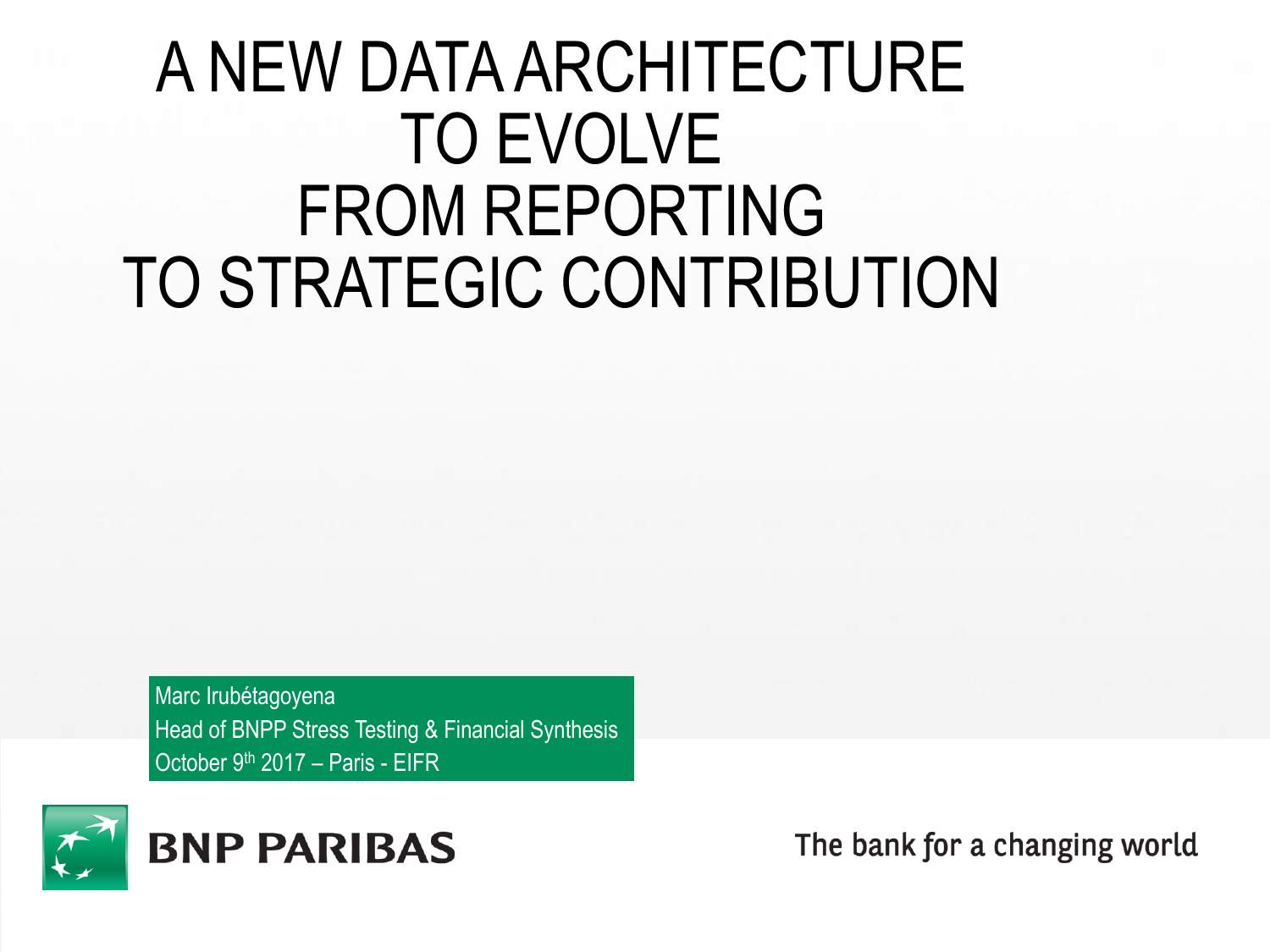#### **Reporting, planning and stress testing demands are continuously growing for financial institutions' finance / risk teams**



**Increasing** reporting / planning / stress testing **requirements** coming **from different channels** and for **local / global exercises**

- FINREP, COREP, Liquidity reporting, Anacredit,…
- SREP additional requirements: Business Model Analysis, Capital planning, Funding & Liquidity planning, holistic stress testing framework
- Financial planning
- Risk Appetite Management
- EBA & ECB periodic or ad-hoc requests
- Local regulatory stress tests
- Ad-hoc management requests
- Resolution & Recovery Plans



#### **This may result in:**

- ➢ **Increasing running costs with piling up of unmet requirements at Group and local levels**
- ➢ **Inability to ensure full consistency between local and central requests**
- ➢ **Inability to leverage the set-up for value-added analysis**

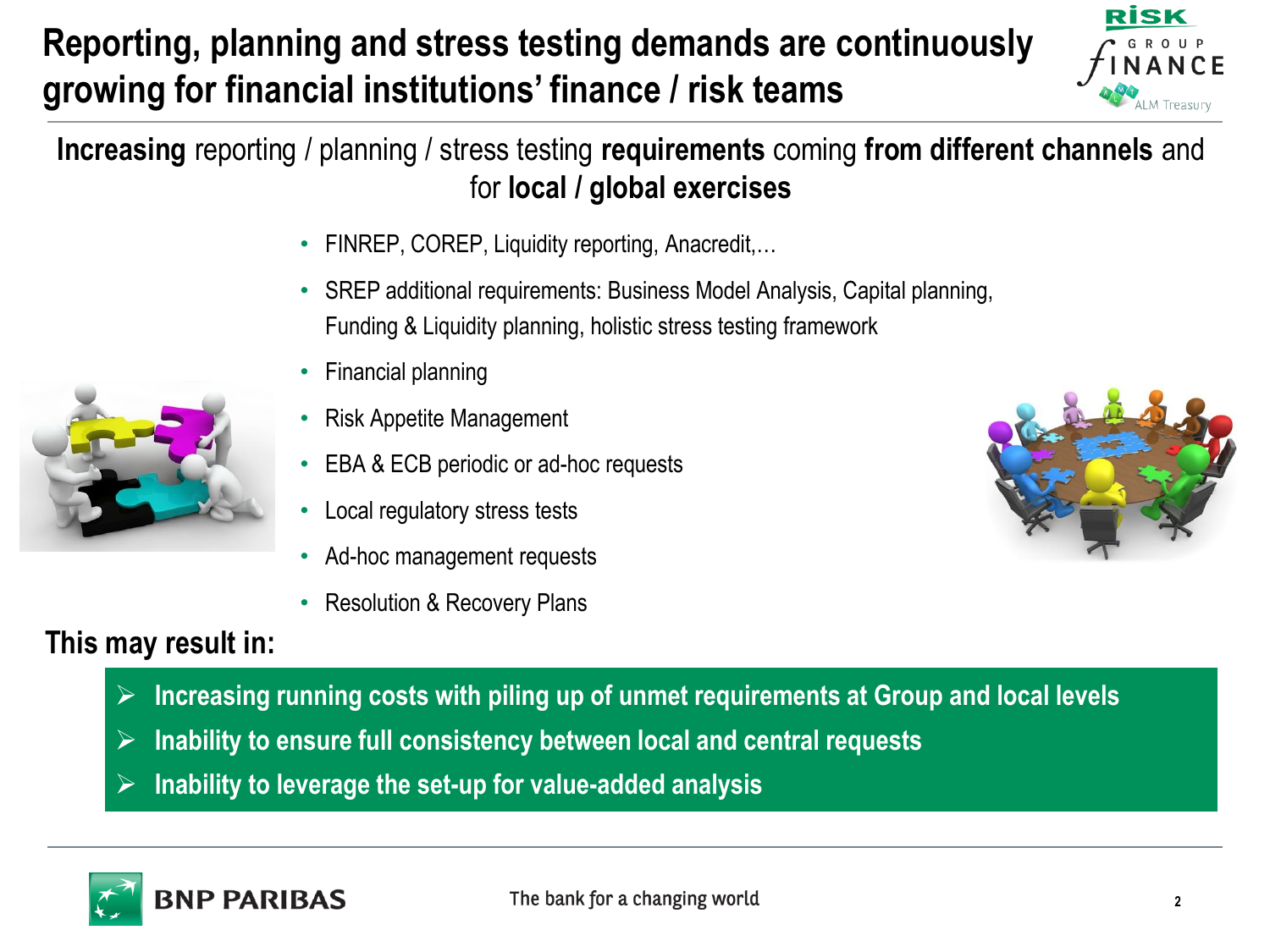#### **Reporting, Planning and Stress Testing share common cornerstones**





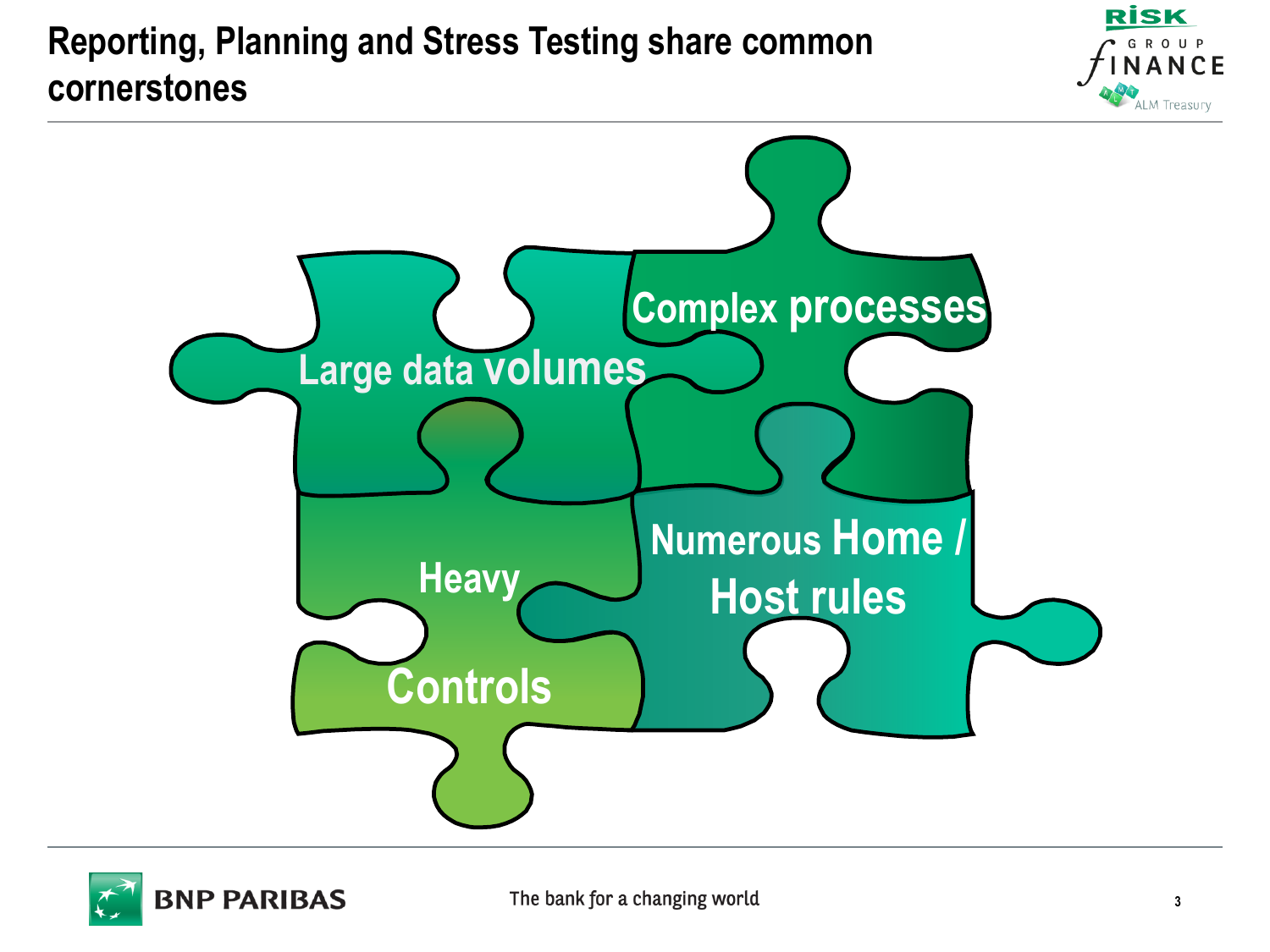#### **To rethink shared cornerstones, new technologies exist with proven efficiency in other economic sectors**





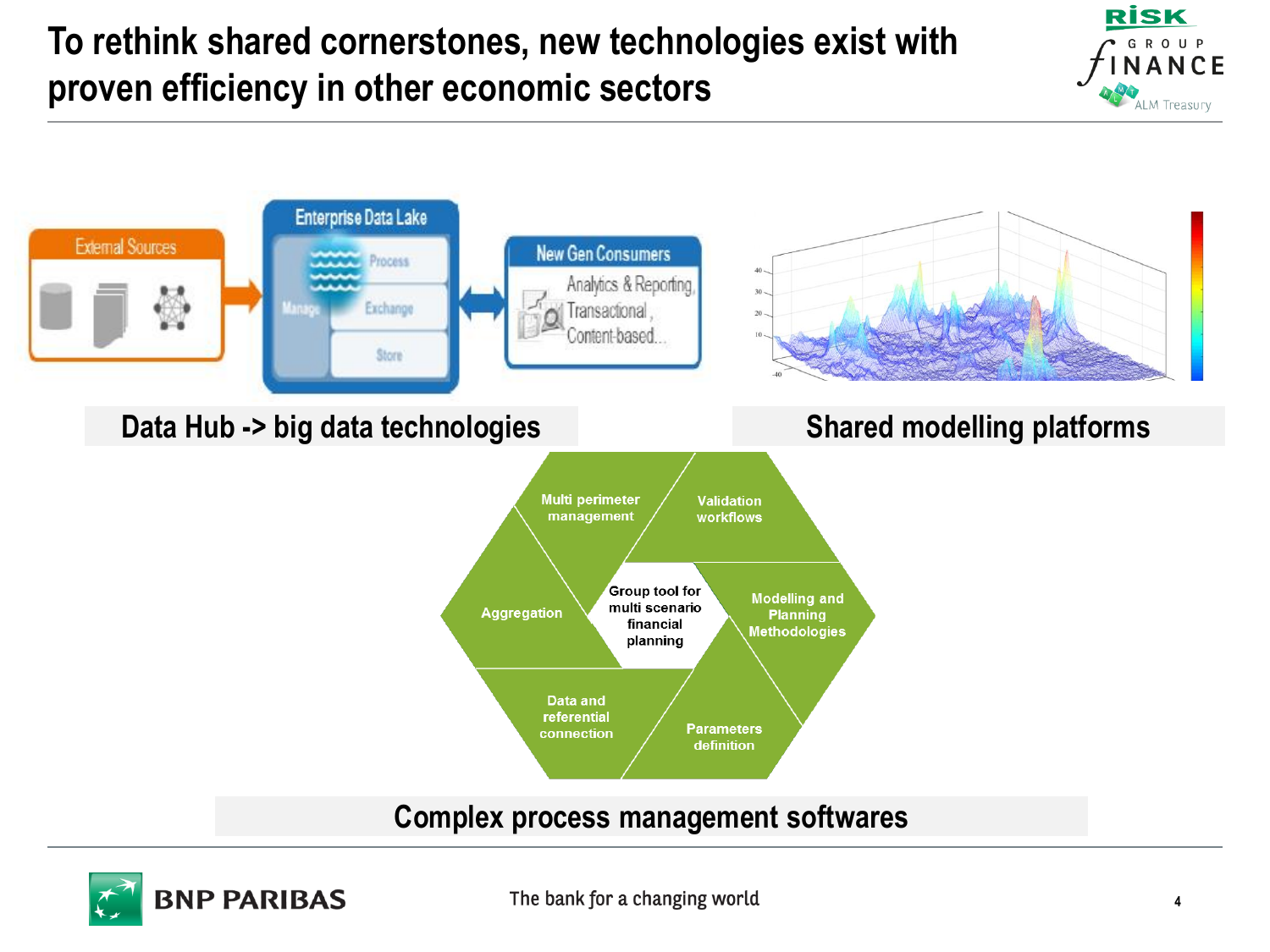#### **A Data Hub is a prerequisite to master data volume and quality required for reporting, stress testing & planning needs**





- ➢ **Step by step, bring together data siloes**
- ➢ **Progressively strengthen data quality (BCBS 239)**
- ➢ **Promote added value brought by transversal data analysis**

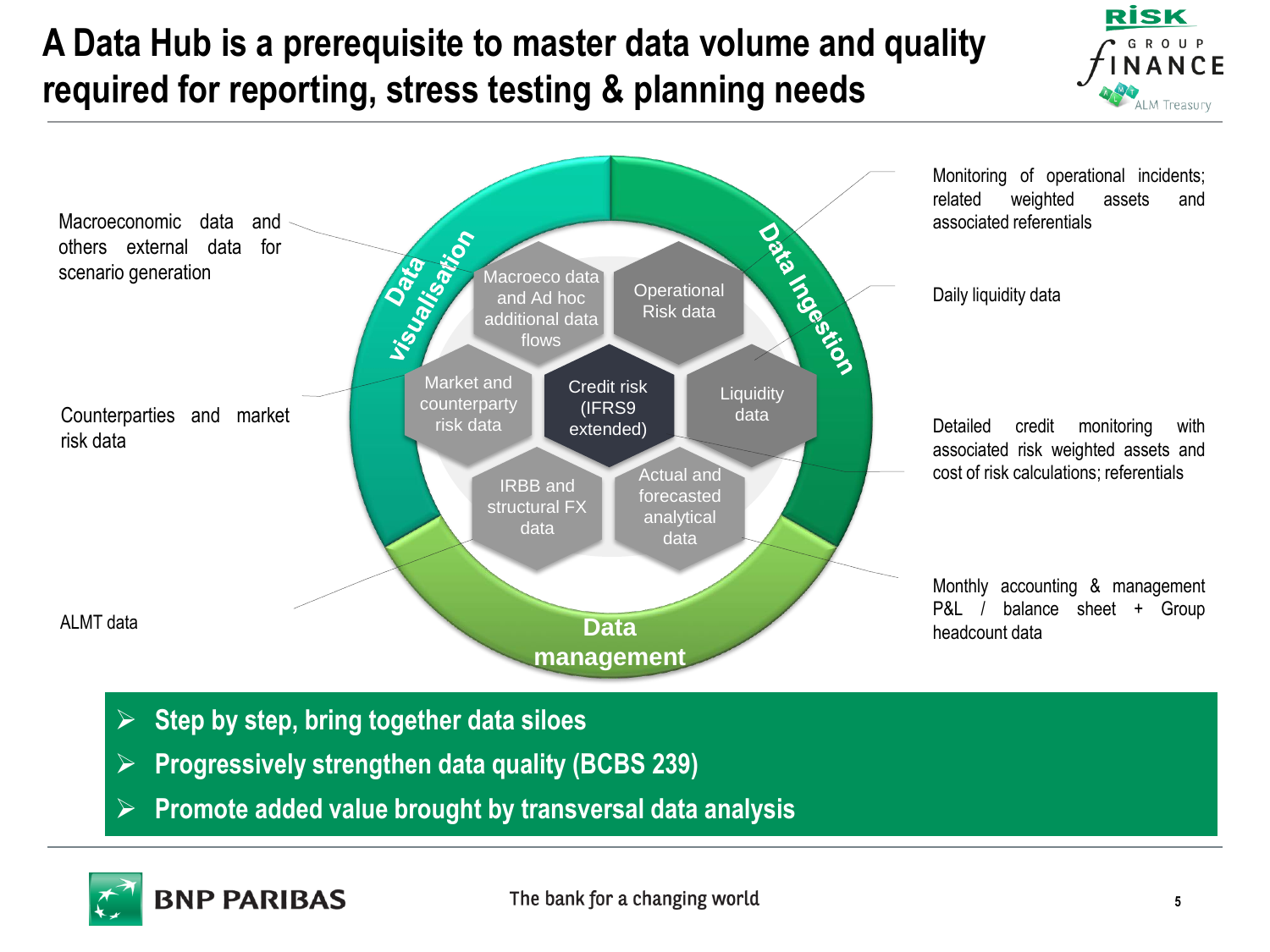#### **Building a shared framework of reporting, stress testing & planning brings value on multiple fronts to the Group**





**RİSK** 

M Treasury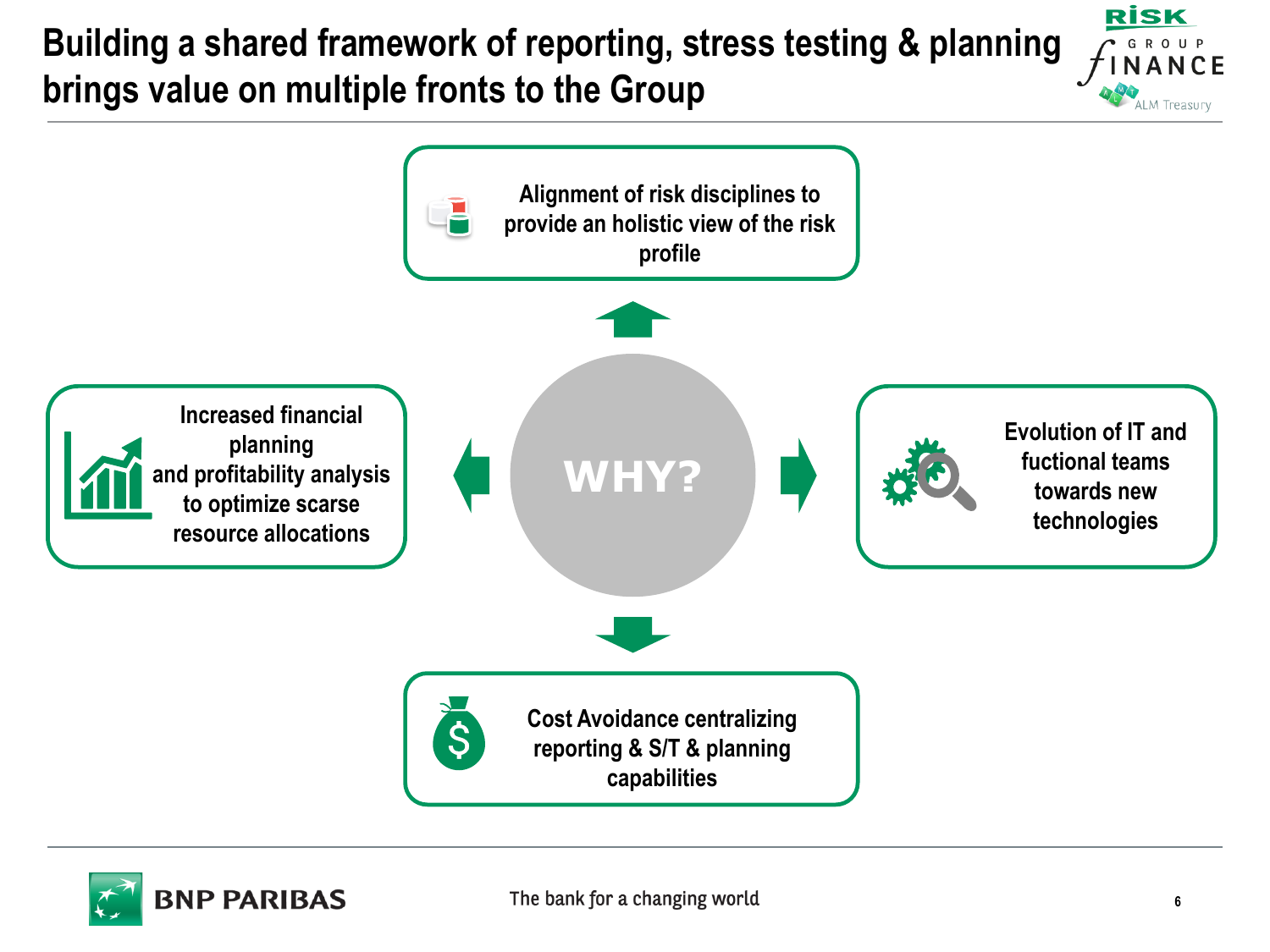**Achieving data processing enhancements will comfort the Stress Testing / Planning framework as a key contribution to the Bank steering**





**RİSK**  $\mathsf{R}$  $\Omega$ NANCE

**ALM Treasury**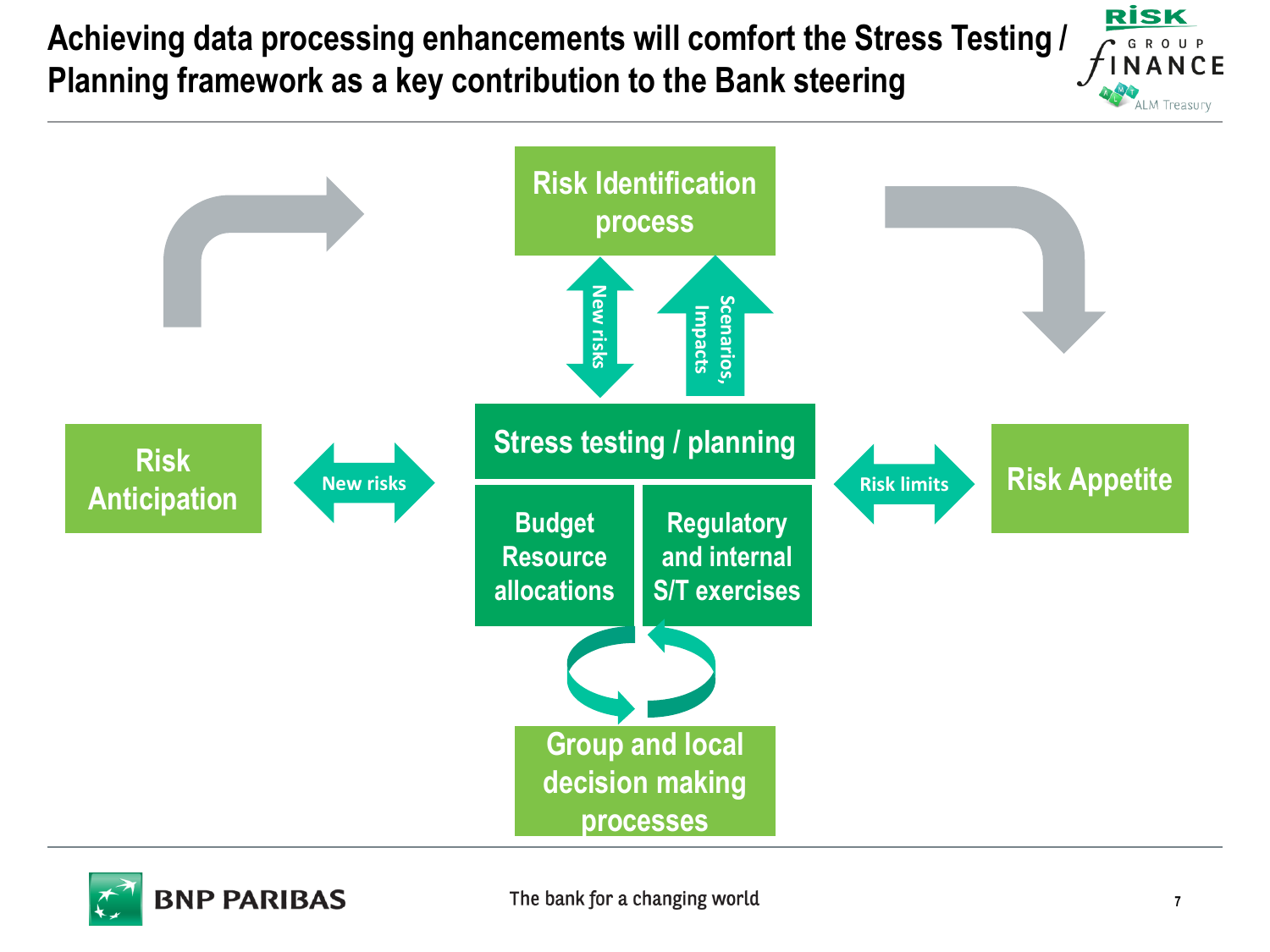**A continuous interaction with business lines / entities is vital for the sustainability of a central stress testing / planning framework**





**RİSK** 

M Treasury